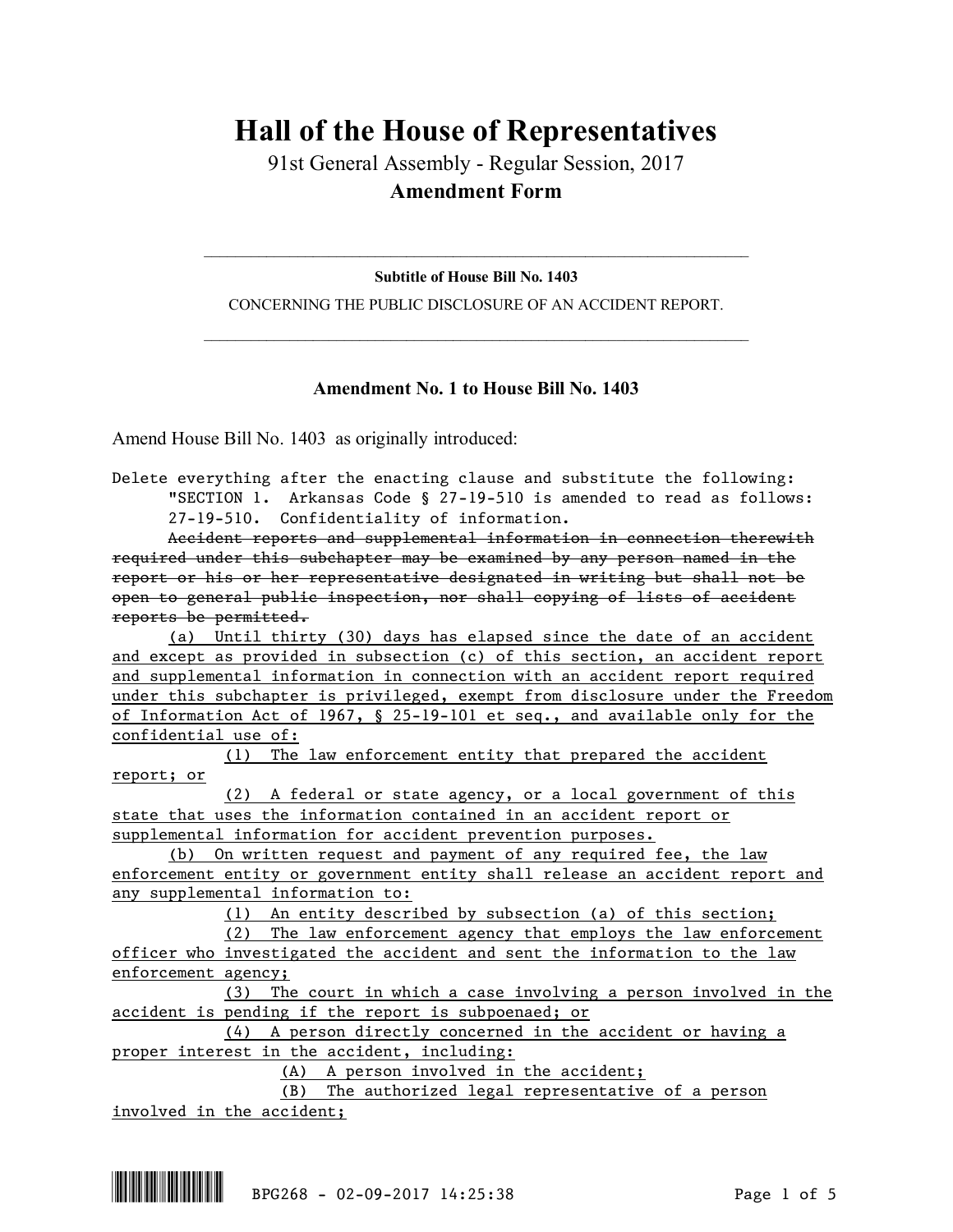(C) A driver or passenger involved in the accident; (D) A person who owns or leases an interest in property actually damaged in the accident; (E) A person who is a prosecuting attorney or a law enforcement officer; (F) An attorney who represents a party to a civil or criminal action involving the accident; (G) An employer, parent, or legal guardian of a driver involved in the accident; (H) A person who has established financial responsibility for a vehicle involved in the accident, including a policyholder of a motor vehicle liability insurance policy covering the vehicle; (I) An insurance company that issued an insurance policy covering a vehicle involved in the accident; (J) An insurance company that issued an insurance policy covering a person involved in the accident; (K) A person under contract to provide claims or underwriting information to a person described in subdivisions (b)(4)(H)-(J) of this section; (L) A radio or television station that holds a license issued by the Federal Communications Commission; (M) A newspaper that: (i) Is a print newspaper of general circulation qualified to publish legal notices; (ii) Is published at least one (1) time per week; (iii) Is available and of interest to the general public in connection with the dissemination of news; (iv) Devotes not less than twenty-five percent (25%) of its total column lineage to general interest items; and (v) Has been published regularly and continuously for at least twelve (12) months before the government entity issues the accident report; or (N) A person who may have standing to file a lawsuit because of a death or injury resulting from the accident. (c) The compiling, copying, or distribution of a list of accident reports to a person not employed by an agency that is the custodian of the reports under this section is not permitted under this subchapter. SECTION 2. Arkansas Code § 27-53-209 is amended to read as follows: 27-53-209. Reports open to public inspection. Except as provided under  $$$  27-53-202(b)(2)(B), all motor vehicle accident reports made by the Department of Arkansas State Police and its records of traffic violations shall be open to public inspection at all reasonable times.

(a) Until thirty (30) days has elapsed since the date of an accident and except as provided in subsection (c) of this section, an accident report and supplemental information in connection with an accident report required under this subchapter is privileged, exempt from disclosure under the Freedom of Information Act of 1967, § 25-19-101 et seq., and available only for the confidential use of:

(1) The law enforcement entity that prepared the accident report; or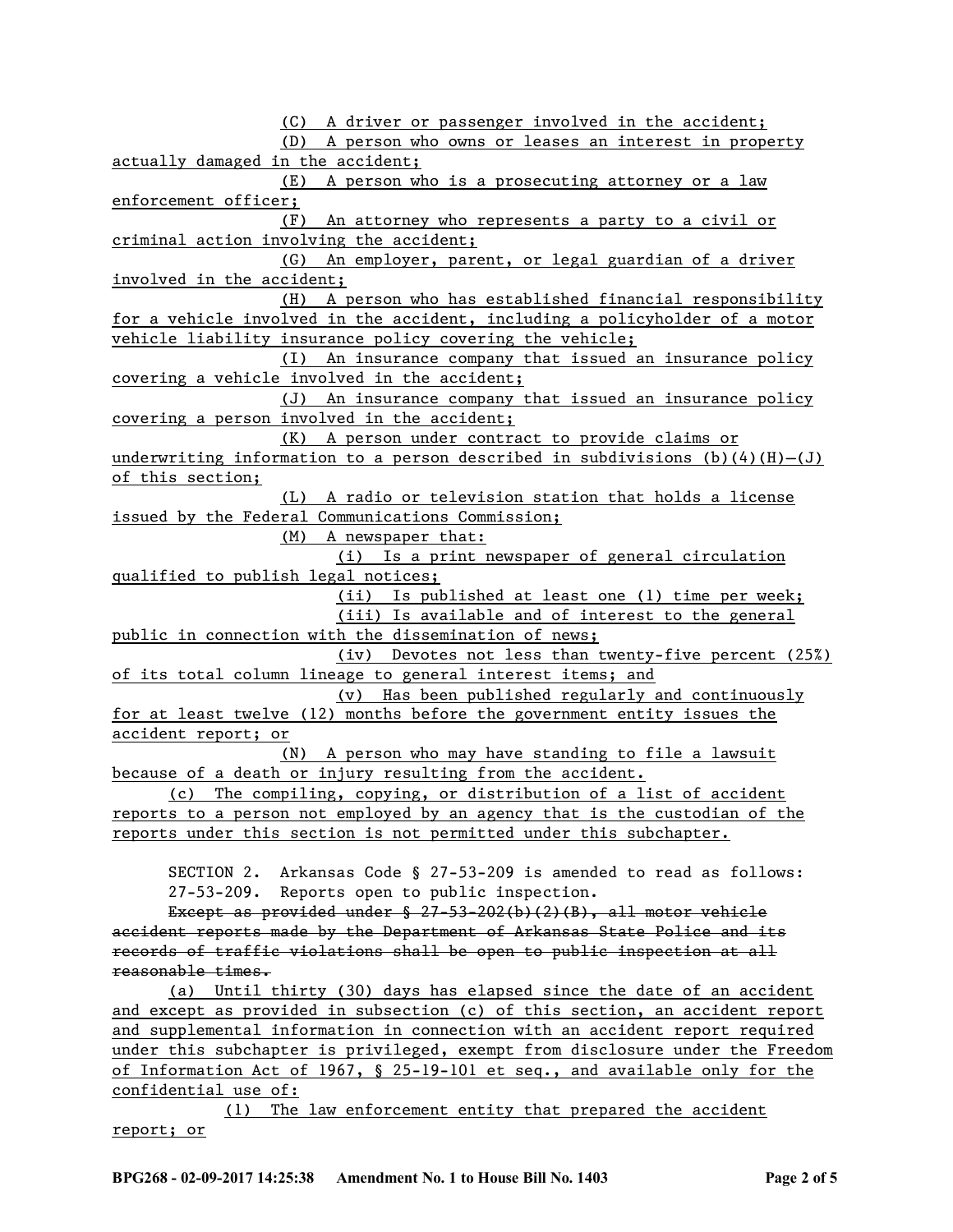(2) A federal or state agency, or a local government of this state that uses the information contained in an accident report or supplemental information for accident prevention purposes. (b) On written request and payment of any required fee, the law enforcement entity or government entity shall release an accident report and any supplemental information to: (1) An entity described by subsection (a) of this section; (2) The law enforcement agency that employs the law enforcement officer who investigated the accident and sent the information to the law enforcement agency; (3) The court in which a case involving a person involved in the accident is pending if the report is subpoenaed; or (4) A person directly concerned in the accident or having a proper interest in the accident, including: (A) A person involved in the accident; (B) The authorized legal representative of a person involved in the accident; (C) A driver or passenger involved in the accident; (D) A person who owns or leases an interest in property actually damaged in the accident; (E) A person who is a prosecuting attorney or a law enforcement officer; (F) An attorney who represents a party to a civil or criminal action involving the accident; (G) An employer, parent, or legal guardian of a driver involved in the accident; (H) A person who has established financial responsibility for a vehicle involved in the accident, including a policyholder of a motor vehicle liability insurance policy covering the vehicle; (I) An insurance company that issued an insurance policy covering a vehicle involved in the accident; (J) An insurance company that issued an insurance policy covering a person involved in the accident; (K) A person under contract to provide claims or underwriting information to a person described in subdivisions (b)(4)(H)-(J) of this section; (L) A radio or television station that holds a license issued by the Federal Communications Commission; (M) A newspaper that: (i) Is a print newspaper of general circulation qualified to publish legal notices; (ii) Is published at least one (1) time per week; (iii) Is available and of interest to the general public in connection with the dissemination of news; (iv) Devotes not less than twenty-five percent (25%) of its total column lineage to general interest items; and (v) Has been published regularly and continuously for at least twelve (12) months before the government entity issues the accident report; or (N) A person who may have standing to file a lawsuit because of a death or injury resulting from the accident. (c) The compiling, copying, or distribution of a list of accident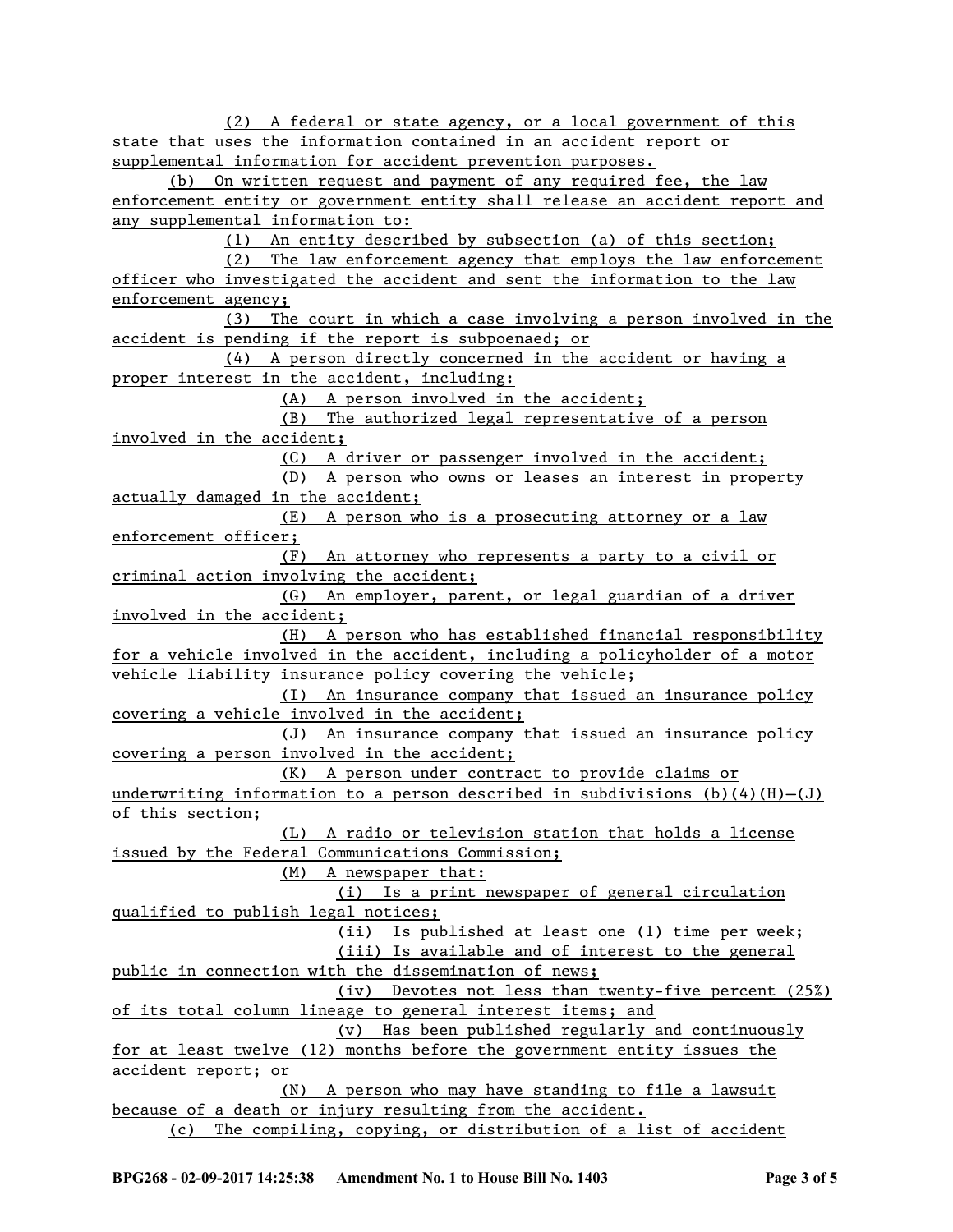reports to a person not employed by an agency that is the custodian of the reports under this section is not permitted under this subchapter.

SECTION 3. Arkansas Code § 27-53-305 is amended to read as follows: 27-53-305. Reports to be public records.

 $(a)$  Except as provided under  $\frac{27-53-202(b)(2)(B)}{2}$ , all traffie accident investigating officers' reports are public records and open to public inspection at all reasonable times.

(b) Photostatic or written copies of the reports may be obtained from the Department of Arkansas State Police in the same manner and for the same fees as prescribed by § 27-53-210 for the motor vehicle accident reports made by members of the Department of Arkansas State Police.

(a) Until thirty (30) days has elapsed since the date of a traffic accident and except as provided in subsection (c) of this section, a traffic accident report and supplemental information in connection with a traffic accident report required under this subchapter is privileged, exempt from disclosure under the Freedom of Information Act of 1967, § 25-19-101 et seq., and available only for the confidential use of:

(1) The law enforcement entity that prepared the accident report; or

(2) A federal or state agency, or a local government of this state that uses the information contained in an accident report or supplemental information for accident prevention purposes.

(b) On written request and payment of any required fee, the law enforcement entity or government entity shall release an accident report and any supplemental information to:

(1) An entity described by subsection (a) of this section;

(2) The law enforcement agency that employs the law enforcement officer who investigated the accident and sent the information to the law enforcement agency;

(3) The court in which a case involving a person involved in the accident is pending if the report is subpoenaed; or

(4) A person directly concerned in the accident or having a proper interest in the accident, including:

(A) A person involved in the accident;

(B) The authorized legal representative of a person involved in the accident;

(C) A driver or passenger involved in the accident;

(D) A person who owns or leases an interest in property actually damaged in the accident;

(E) A person who is a prosecuting attorney or a law enforcement officer;

(F) An attorney who represents a party to a civil or criminal action involving the accident;

(G) An employer, parent, or legal guardian of a driver involved in the accident;

(H) A person who has established financial responsibility for a vehicle involved in the accident, including a policyholder of a motor vehicle liability insurance policy covering the vehicle;

(I) An insurance company that issued an insurance policy covering a vehicle involved in the accident;

(J) An insurance company that issued an insurance policy